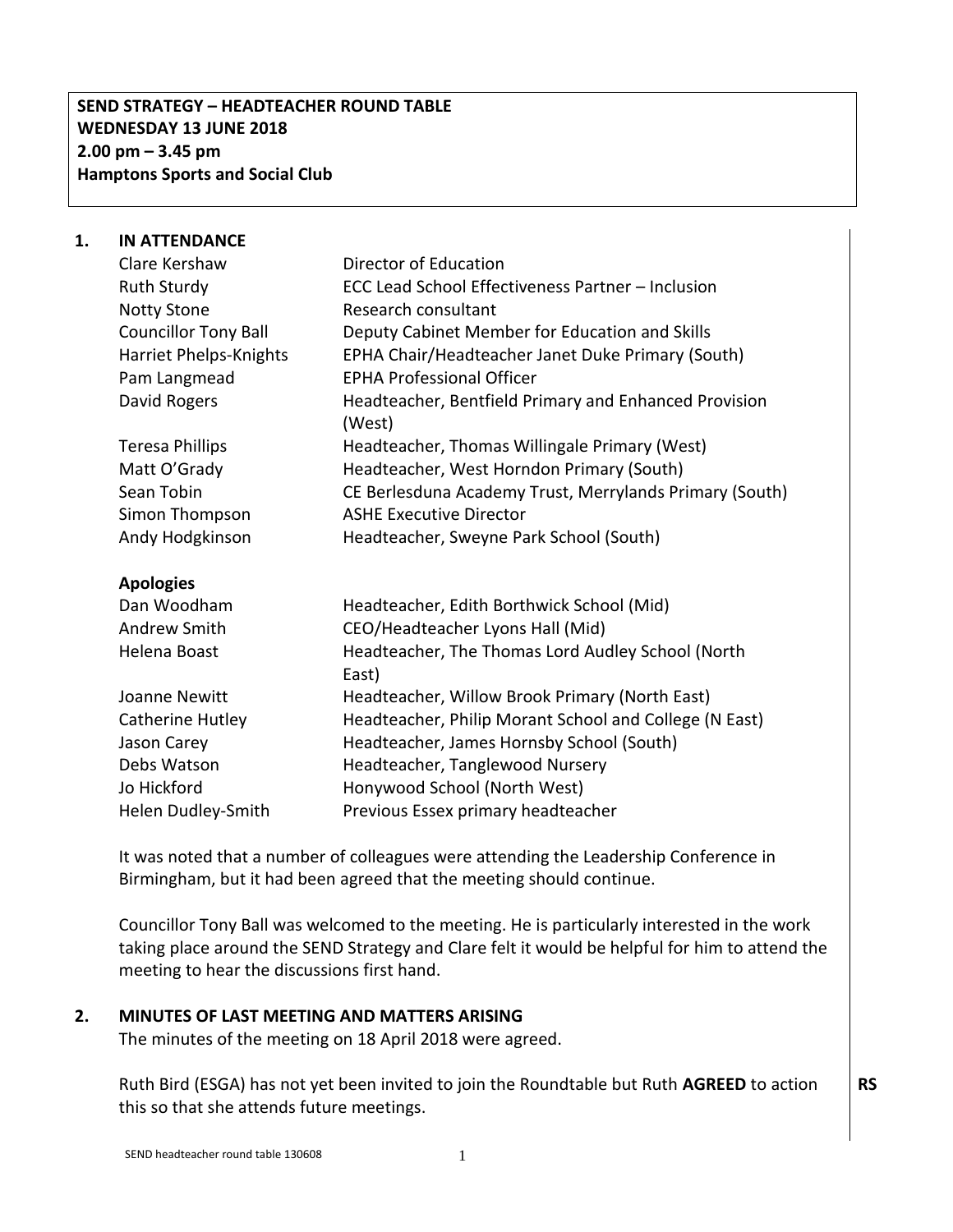#### **3. EDUCATION DIRECTOR UPDATE**

Clare reminded the group that her editorial in Education Essex on Monday 4<sup>th</sup> June focused on the SEND strategy and the timetable for reform. The aim is to implement a new SEND system across Essex by 2020. She included a link to the draft statement for inclusion – to be signed off at this meeting.

There is a need to redesign systems and processes in light of the reviews and consultations that have taken place, into the current SEND system, the review of EHCPs and funding, and the restructure of the County Hall workforce.

The aim is to consider and implement a new SEND workforce by July 2019, and this will be followed by a transition period to ensure that the structure is effective, including training, piloting and trialling the system. The intention is to prepare the workforce, schools and parents for the start of a new system in January 2020.

Alongside and informing these changes will be: Piloting a new EHCP process; A new 10 year place planning document in Spring 2019; Development of the SEND Strategy and preparing for adulthood by the end of 2018; A brand new Local Offer; Development of the EnPro and ESSET offer and outreach.

By the end of term Clare will share with schools a progress report on the first "Year of SEND". There is now a clear direction of travel, significantly informed by the excellent review undertaken by Notty Stone. Clare accepted that it is essential that schools that are wholly inclusive are supported to ensure that they are able to continue their engagement, particularly those that have high numbers of children with additional needs and increasing budgetary constraints.

One headteacher expressed concerns about the impact from the changes to banding descriptors. Whilst this may be a relatively small amount for each pupil, the cumulative effect is having a serious impact on schools' budgets and school leaders don't want schools to have to make staff cuts that cannot be recovered and undermine the excellent work that is going on in many schools to support children with additional needs. It was stated that any school that is particularly worried about the financial impact of the new banding descriptors should contact Clare, Ruth or Ralph Holloway, and the system should be kept under review.

The EPHA Professional Officer noted that, despite the challenges faced in the Authority, Essex is considerably further forward in developing a SEND Strategy than some other LAs in the Eastern region, and this attempt to tackle the challenges of SEND and the use of resources in the High Needs Block is recognised and appreciated, although there is still much to be done.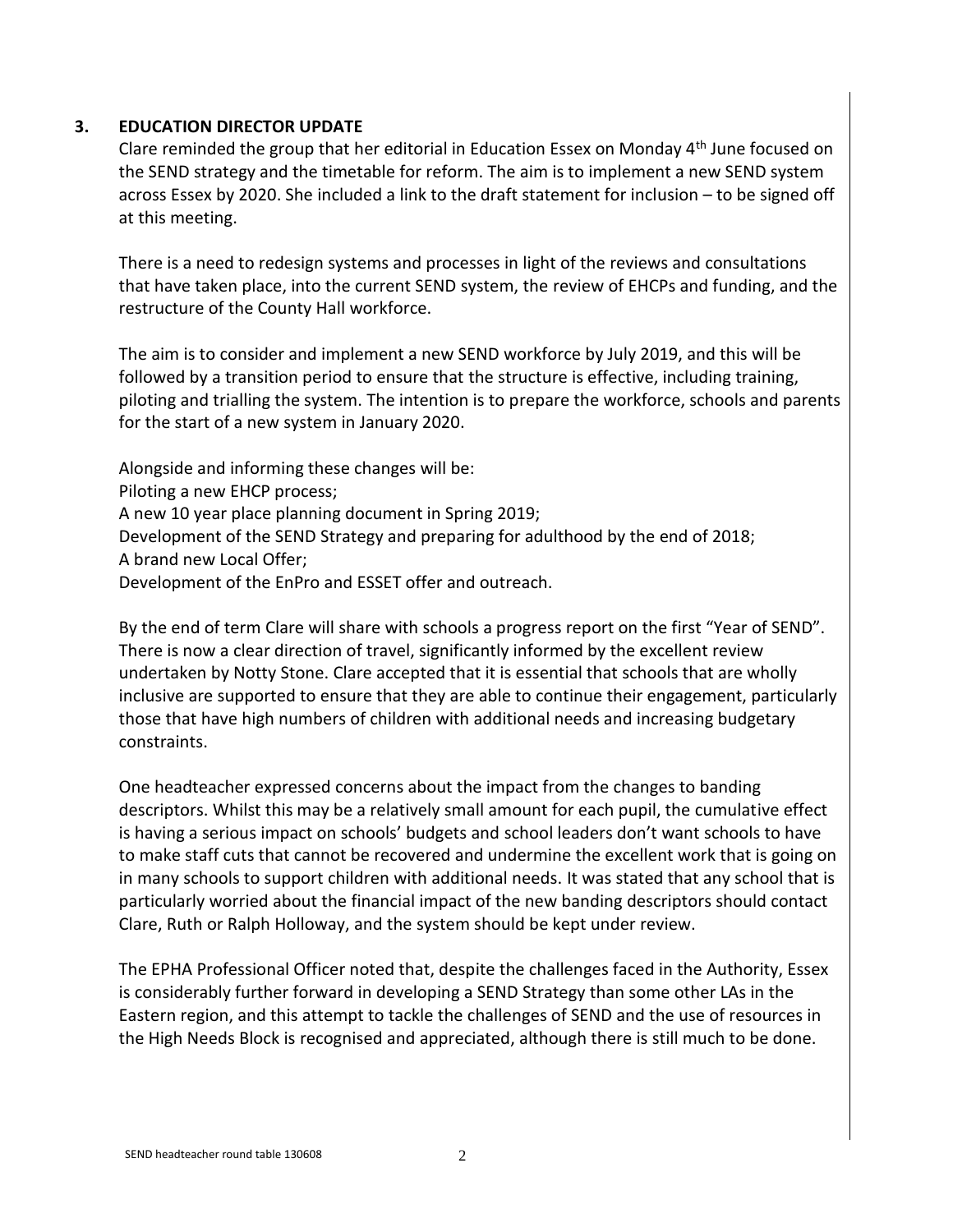# **3. HIGH NEEDS BLOCK REVIEW UPDATE**

Notty Stone reminded the group that the review started in September 2017; the last part of the information that is being gathered is the outcomes of the SEN Parent Survey, which should be finalised by the end of the next week.

The review has drawn on multiple sources, including interviews with a wide range of stakeholders to give as holistic a view as possible. It also includes published and internal data and documents to inform the evidence base and findings, including Government statistics, ECC data, including a review of the number of EHCPs compared with statistical neighbours. Notty explained that analyzing the achievement of individual outcomes was difficult, but she had researched overall pupil results, NEET data, Ofsted outcomes, number of independent school placements etc

Notty researched how other Local Authorities manage EHCPs and the Local Offer and what they do differently.

Essex has the second highest number of EHCPs compared with statistical neighbours. The SEN profile is higher than that of statistical neighbours and there was a huge increase in the number of EHCPs agreed in 2016/17. The population of Essex is increasing at just under 1% a year, and the increase in identified special needs is considerably higher than this. The type of need is changing – moving away from MLD to autism spectrum disorders (ASD). Essex has lagged behind other LAs in identifying ASD – now catching up.

It is worth noting that LAs who haven't set high thresholds have a higher percentage of tribunals – this is the case in Essex, and even more so in East Sussex, which has the highest level of EHCPs and also tribunal cases.

| Theme                       | <b>Key Findings</b>                                                                                                                                                                                                                                                                                                                                                                                                               | <b>Recommendations</b>                                                                                                                                                                          |
|-----------------------------|-----------------------------------------------------------------------------------------------------------------------------------------------------------------------------------------------------------------------------------------------------------------------------------------------------------------------------------------------------------------------------------------------------------------------------------|-------------------------------------------------------------------------------------------------------------------------------------------------------------------------------------------------|
| <b>Essex SEN</b><br>Profile | Essex level of EHCPs is high<br>compared to statistical<br>neighbours, and has been stable<br>for several years, but 2017 saw<br>the biggest single increase in the<br>level of plans for ten years,<br>growing 6% in a single calendar<br>year (12% across the academic<br>year 2016-17)<br>The Profile of SEN in Essex has<br>changed radically over the last<br>ten years, seeing levels of MLD<br>decrease as improvements in | Invest in developments in data<br>analytics to build a predictive<br>model of changes in SEN<br>population size and need type to<br>manage future demand, e.g. The<br><b>Essex Data Project</b> |

Notty referred to the key findings and recommendations that she has drafted: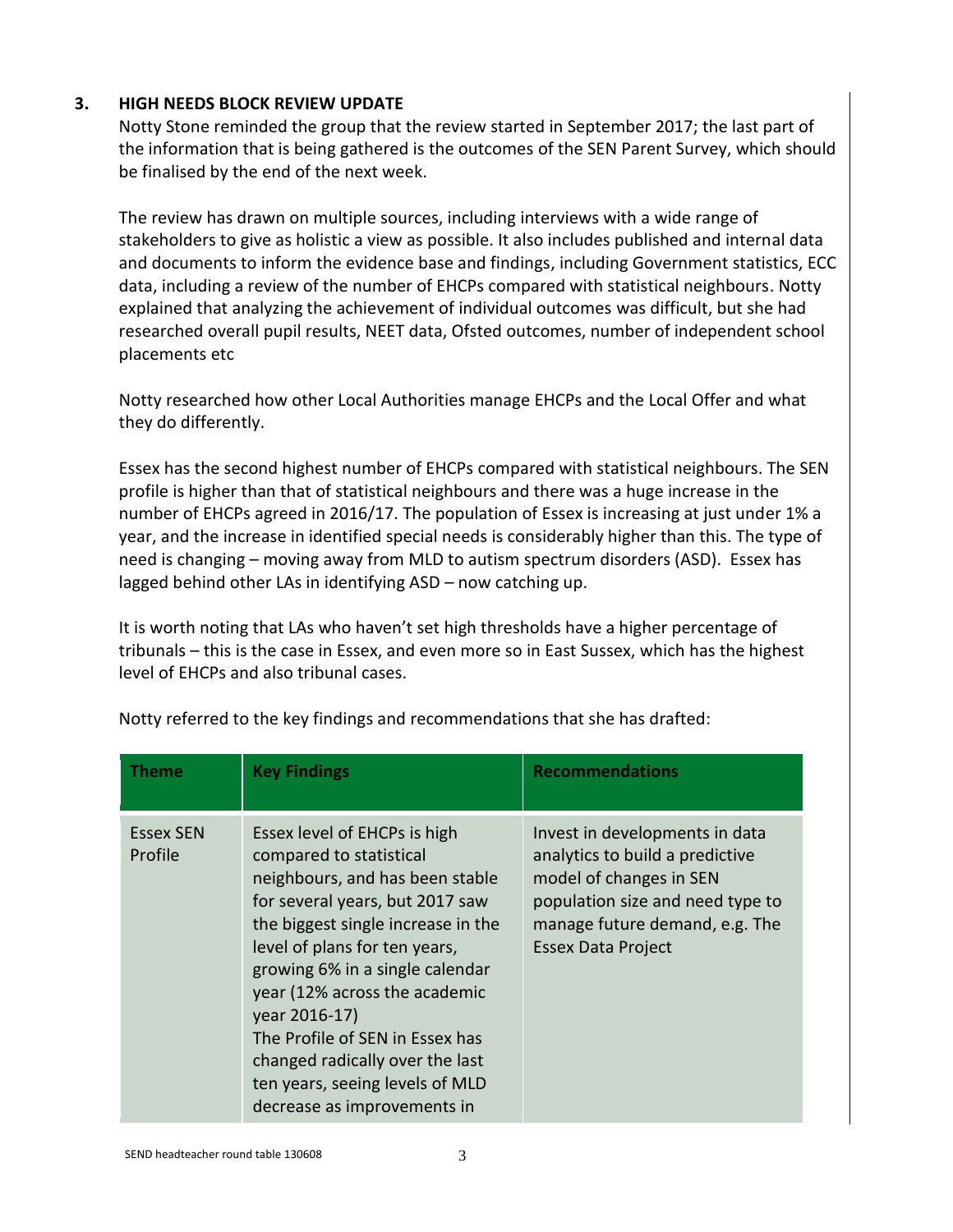|            | awareness and diagnoses of more<br>specific needs increase. ASD<br>growth is averaging 10% per year<br>over the last 5 years                                                                                                                                                                                                                                                                                                                                                                                                                                                                                                                                                                                           |                                                                                                                                                                                                                                                                                                                                                                                                                                         |
|------------|------------------------------------------------------------------------------------------------------------------------------------------------------------------------------------------------------------------------------------------------------------------------------------------------------------------------------------------------------------------------------------------------------------------------------------------------------------------------------------------------------------------------------------------------------------------------------------------------------------------------------------------------------------------------------------------------------------------------|-----------------------------------------------------------------------------------------------------------------------------------------------------------------------------------------------------------------------------------------------------------------------------------------------------------------------------------------------------------------------------------------------------------------------------------------|
| Assessment | Other authorities set very clear<br>definitions for severe needs<br>requiring EHCPs, above and<br>beyond the COP definition, and it<br>is this that limits their levels of<br>EHCP. Essex parameters are not<br>seen as clear.<br>Agreement to assess continues to<br>be variable across Essex, due to<br>the lack of guidelines, and four<br>separate teams making<br>assessments differently.<br>Lack of funds in schools and<br>council services, combined with<br>parent's lack of confidence in SEN<br>support is driving EHCP<br>applications.<br>Where there is clear and obvious<br>need, the requirements for two<br>rounds of One Planning before<br>applying for an EHCP causes<br>considerable frustration | Set clear and specific criteria for<br>the level of need that will be<br>considered for assessment<br>In conjunction with setting<br>thresholds, remove the<br>requirement for two rounds of<br>One Planning before applying for<br><b>EHCPs</b><br>Invest in more early<br>identification/ intervention<br>systems, including funding, that<br>are easier to access without<br>statutory levels of assessment                          |
| Provision  | Essex is still a very inclusive<br>county, despite the increasing<br>demand for special school places<br><b>Enhanced Provisions offer</b><br>opportunities to increase<br>specialist knowledge, outreach<br>and training, Early Intervention,<br>and inclusivity.<br>The sudden growth in EHCPs is<br>going to outstrip the planned new<br>provision in 3 to 5 years if it<br>continues at its current rate<br>Satisfaction with the quality of<br>provision amongst parents is<br>currently unknown; qualitative<br>evidence suggests it is likely to be<br>poor.                                                                                                                                                     | Increase places at Primary<br>Schools enhanced provisions<br>beyond current provision. EPs<br>could be leveraged as providers<br>of specialist services<br>Investigate if lack of local special<br>school provision is proving a<br>disincentive to parents to seek<br>plans.<br>Develop a SEN inclusivity award.<br>A key part of this should be extra<br>support for those who achieve it<br>so success is a victory, not a<br>burden |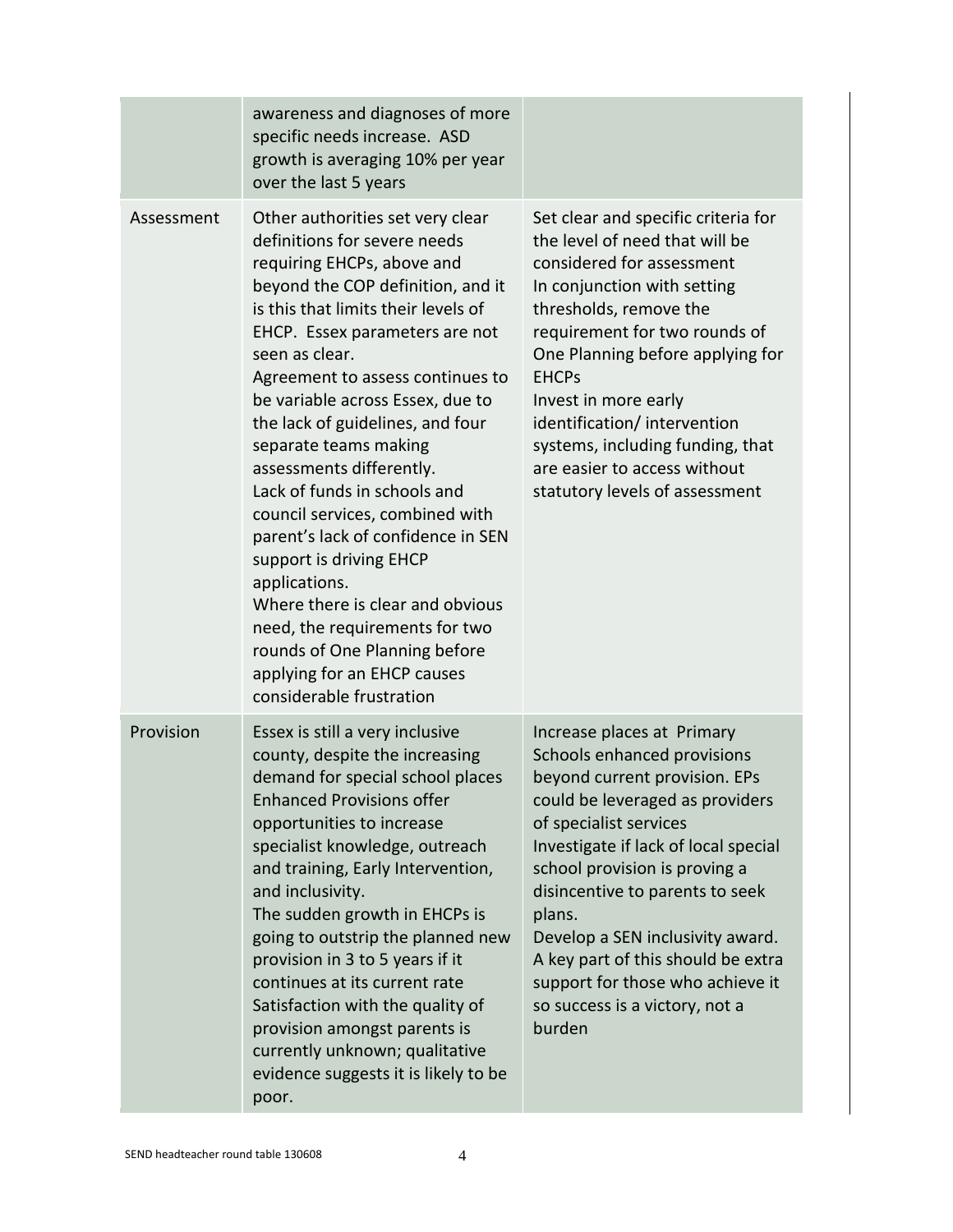| Teachers and parents have many<br>examples of schools discouraging<br>applications from CYP with SEN<br>Essex continually strives to<br>improve SEN provision, but plans<br>are of variable quality,<br>effectiveness and execution |
|-------------------------------------------------------------------------------------------------------------------------------------------------------------------------------------------------------------------------------------|
|-------------------------------------------------------------------------------------------------------------------------------------------------------------------------------------------------------------------------------------|

| <b>Theme</b>              | <b>Key Findings</b>                                                                                                                                                                                                                                                                                                                                                                                                                                                                                                                                                        | <b>Recommendations</b>                                                                                                                                                                                                                                                                                                                                                                 |
|---------------------------|----------------------------------------------------------------------------------------------------------------------------------------------------------------------------------------------------------------------------------------------------------------------------------------------------------------------------------------------------------------------------------------------------------------------------------------------------------------------------------------------------------------------------------------------------------------------------|----------------------------------------------------------------------------------------------------------------------------------------------------------------------------------------------------------------------------------------------------------------------------------------------------------------------------------------------------------------------------------------|
| <b>Outcomes</b>           | ECC currently lacks a robust<br>system to measure if outcomes<br>are missed, met or exceeded, at<br>an individual or county wide<br>level<br>SEN Support students have<br>poorer outcomes than<br>expected compared to those<br>with EHCPs<br>Initial evidence suggests that<br>parents in Essex are particularly<br>dissatisfied with life outcomes<br>compared to nationally.                                                                                                                                                                                            | Improve data capture and reporting<br>of new assessments, annual reviews<br>and other information to determine<br>patterns in achievement and failure<br>to meet outcomes at an individual<br>level<br>Continue to develop the Outcomes<br>framework, ensuring that its ability to<br>capture and manipulate data is<br>sufficient.                                                    |
| Financial<br>Transparency | The HNB provides<br>approximately £13,700 per plan<br>The HNB is not geared towards<br>funding early intervention, but<br>early intervention is key to<br>preventing EHCP levels<br>increasing<br>It is impossible to determine if<br>HNB generates value for money<br>at this time:<br>Most goes to schools over<br>which ECC has no visibility of<br>accounts<br>There are examples of best<br>practise within ECC for holding<br>those who receive money to<br>account<br>Value for money can only be<br>judged against outcomes, and<br>outcomes data is currently not | Create a central document that lists<br>exactly what lines for the budget<br>contain, and includes how and when<br>those decisions were made and or<br>changed,<br>Restructure the STT as a matter of<br>priority. Consider using the Enhanced<br>Provisions as a key element in<br>delivery of the statutory services.<br>Changes should be in place for the<br>2018-19 academic year |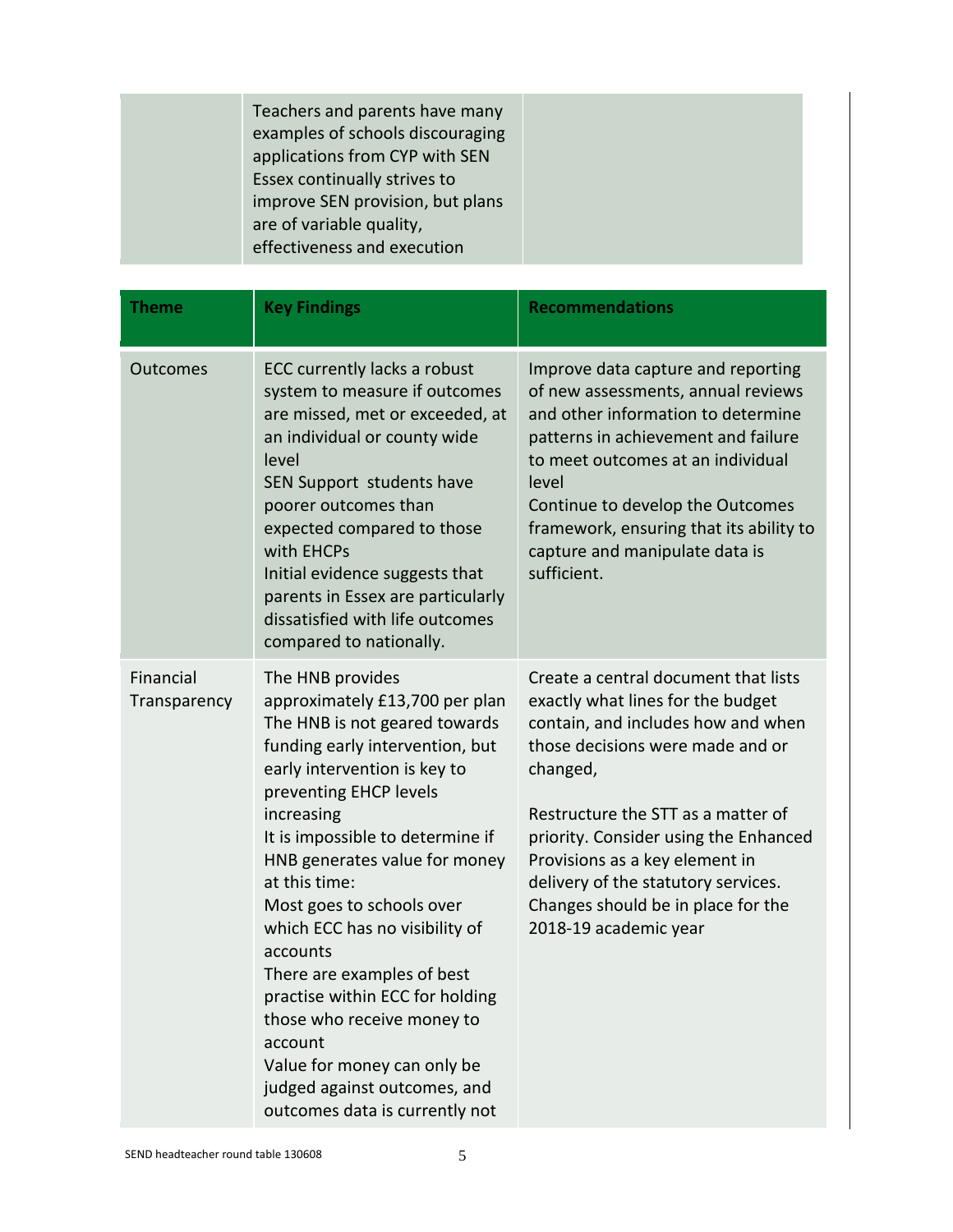sufficient to enable a judgement The money spent on the Specialist Teacher Team is repeatedly questioned by Essex teachers who express frustration at too many poor performers within the service; this is an issue raised multiple times and investigated in depth at the end of 2016. To date, these have not been actioned.

A number of issues were particularly highlighted:

There is a huge rise in identification of children with Autism Spectrum Disorder, but MLD referrals continue to be very high. It was agreed that there needs to be a consistent and common understanding of SEND. The agreement to assess continues to be variable across Essex, due to the lack of guidelines, and four separate teams making assessments differently. For example the North East is less willing to assess, whilst in South there are apparently significantly fewer children and young people with speech and language needs, and Asperger's, but this is probably more down to identification and referral rather than actual need.

The group discussed the continuing demand by parents for EHCPs, which is partly driven by available funding (and, in some cases, other benefits) and also by the statistics that show that a child/young person with an EHCP does better than one who is identified as needing Schools Support. There is, in some cases, a belief that "there is no support without a plan".

Current guidelines in Essex demand two rounds of one-planning which adds significantly to the bureaucracy and time that is taken to make an assessment. This system will be reviewed.

Early intervention is recognised as essential and valuable, but resources are not always (or often) targeted towards supporting early intervention.

Notty stressed that despite the challenges, Essex is (in comparison with others) a very inclusive county with a high percentage of children/young people with SEND in mainstream schools. On the whole, parents want their children to attend local schools.

The Enhanced Provisions offer outreach and specialist advice and expertise to schools, and supporting that may be a logical way of using the Specialist Teacher Team.

1000 new plans were accepted in 2016 and 2017, and this figure looks likely to continue in 2018. This growth will create a continuing and increasing pressure on all settings in the system.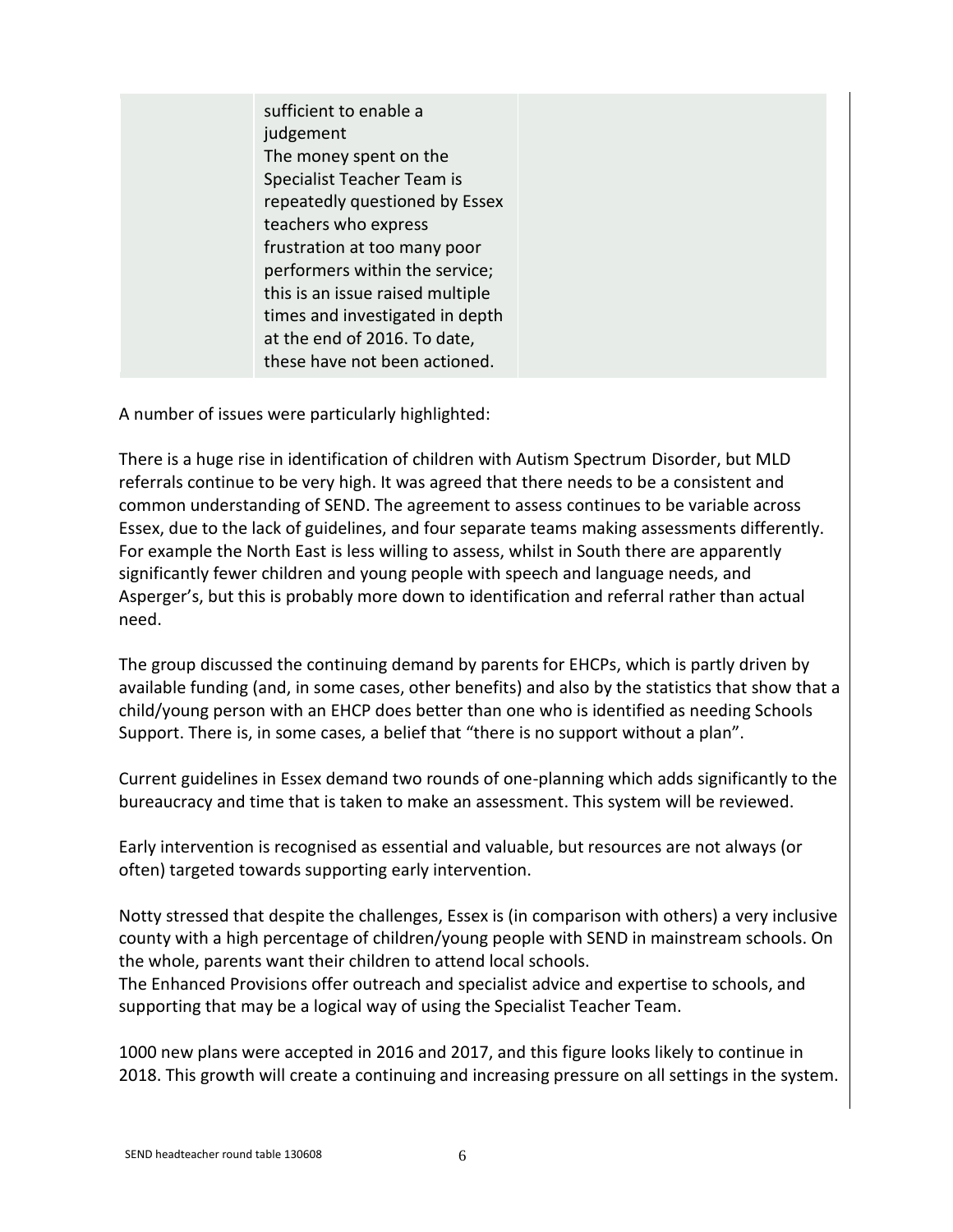An initial look at the fieldwork data returning from the parental survey suggests that responses are more positive than from specific parent focus groups, such as the Family Forum. There are examples of non-inclusive practice, as well as reports of good practice and support.

It was agreed that a problem in the current system is that schools aren't rewarded for being "good at SEND". In fact, the opposite is true, schools are penalised if they are managing well as they are likely to have an increased workload for the same funding. It was concluded that: "succeeding with SEN must be a victory, not a burden."

The group discussed the complexity of determining outcomes for children/young people with SEND, including those that are:

individual outcomes – e.g. the results of actions stated in a Plan; and Data available– NEET figures (Not in Education, Employment or Training), pupil outcomes etc.

There are currently no systems in place to measure quantifiably the success of a Plan, and as such it is hard to determine value for money of support and input.

Essex pupils on SEN Support have poorer outcomes than those in statistical neighbouring authorities, and are significantly more likely to end up NEET than either young people without SEN or even those with an EHCP. For example, in Essex those pupils who had had an EHCP were 2% NEET, while those who had been identified as needing SEN Support were 7% NEET *(last year's Year 11 pupils, assessed in November).* Notty explained that there is not yet a national comparison for this data.

The parental survey suggests that, on the whole, parents of children/young people with SEN do not feel that their quality of life for the future will be great, whereas professionals are more optimistic. The group discussed whether the same could be said of children/young people without SEN, but Notty suggested that there is a more negative outlook from the "SEN" families. It was agreed that there must be better information for families about how SEN support is delivered most effectively, as many parents continue to believe that one to one support for their child is essential and the only and most effective way of supporting them. The headteachers argued that the Local Authority needs to be proactive (and consistent|) about giving information to parents and re-educating their perceptions.

The group discussed the financing of SEN. The report notes that, on average, a child/young person with an EHCP attracts £13,700 of funding, but this does not drill down to the average received by special, secondary and primary schools. Most of the ECC High Needs Block funding is geared towards plans – 67% of funding spent in Essex settings, 20% in out of county placements, and the rest to fund county services including EPs, Specialist Teacher Team, Statutory Assessment Service and so on.

It was noted that the redesign of the STT is a priority for the SEND Transformation Manager over the next year.

The group discussed the ongoing challenge of how SEN outcomes are judged by Ofsted and Regional Schools Commissioners, particularly given that SEN Support outcomes are lower than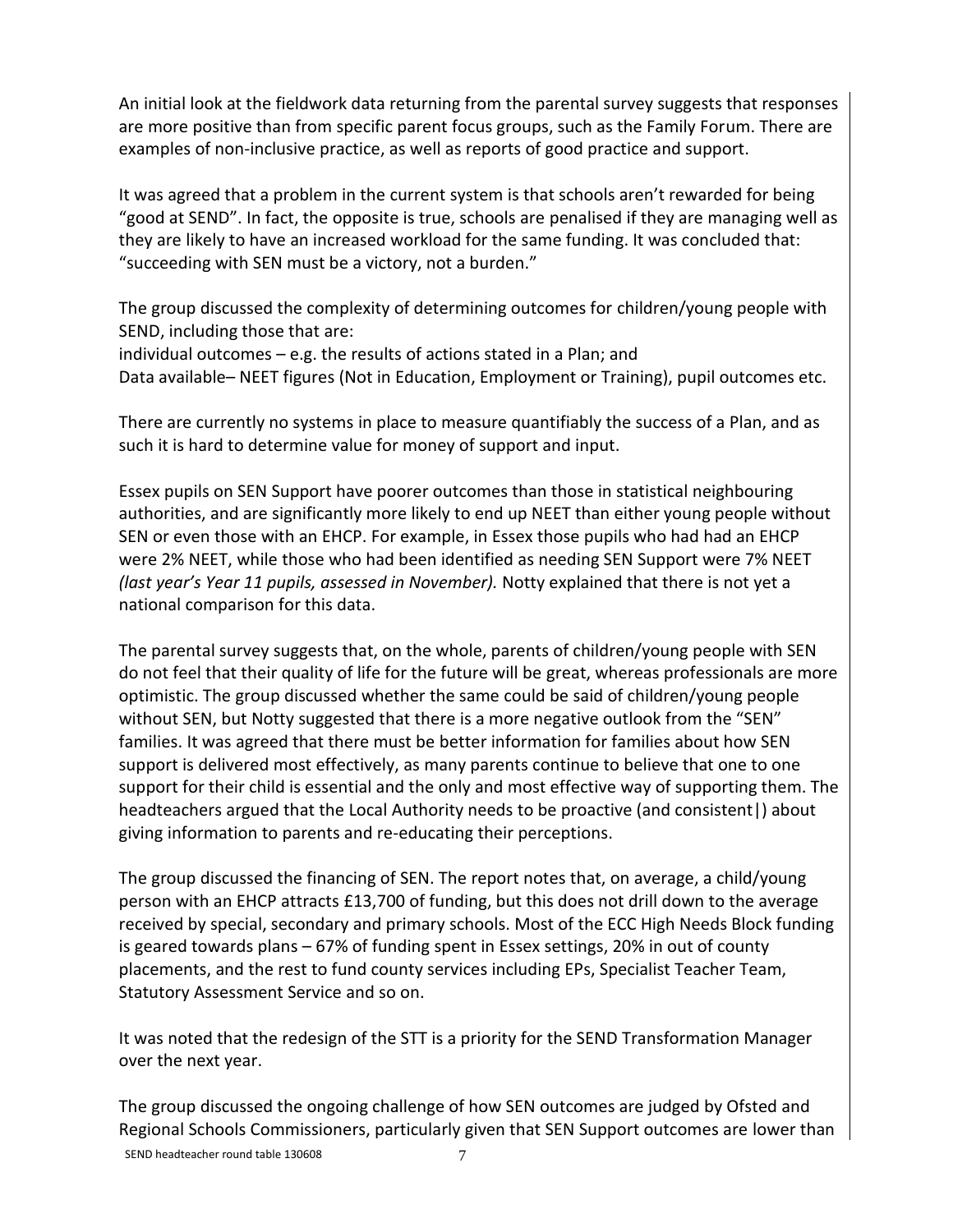statistical neighbours. There were some concerns that schools judged to be outstanding are exempt from inspection and so may never be judged or challenged on their approach and support of children with SEN. Councillor Ball argued that there needs to be some kind of "stick" for those schools that are not inclusive, as well as incentives for those who are. It was suggested that when the Inclusion Statement is agreed and endorsed by schools it will be easier to challenge schools around their practice. However, Clare still needs evidence when asked to challenge non-inclusive behaviour.

It was **AGREED** that the review undertaken by Notty Stone has been very informative and valuable.

## **4. INCLUSION DEFINITION FOR ESSEX**

A final draft of the position statement had been circulated in advance of the meetings. It was agreed that it should be titled the **Essex Inclusion Statement**, and should now be circulated to schools. School leaders and governors from every school and education setting in Essex should be asked to sign up to and endorse the statement.

It was agreed that schools will be asked to confirm that they have signed the statement and a list of schools that have adopted this will be published on the Infolink. Schools will also be encouraged to include their agreement as part of their local offer.

It was agreed that Clare will write an editorial for Education Essex about the Inclusion Statement, the outcomes framework and other work that has been undertaken for week commencing 25 June.

#### **5. SCHOOL LED SEND STRATEGY DEVELOPMENTS**

## **i) Universal Offer**

Ruth has been working with colleagues to develop a universal offer – minimum expectations – for SEND. This will be linked with the existing provision guidance.

Ruth noted that she is working with a group of headteachers to consider how high quality teaching is defined in relation to SEN.

#### **ii) Peer Review training**

Training has been delivered by David Bartram and peer reviews will now be trialled. Harriet Phelps-knights attended the training to monitor its usefulness and has been co-opted as a reviewer. She felt it was valuable training, and sufficiently different from the current LA training to add extra value. The Partenrship SENCos and representatives from EnPro planning to undertake the training.

Five "triads" are piloting the review and will feedback their comments to Ruth.

## **iii) Outcomes framework**

This is well underway with one more meeting planned to fuinalsie the document.